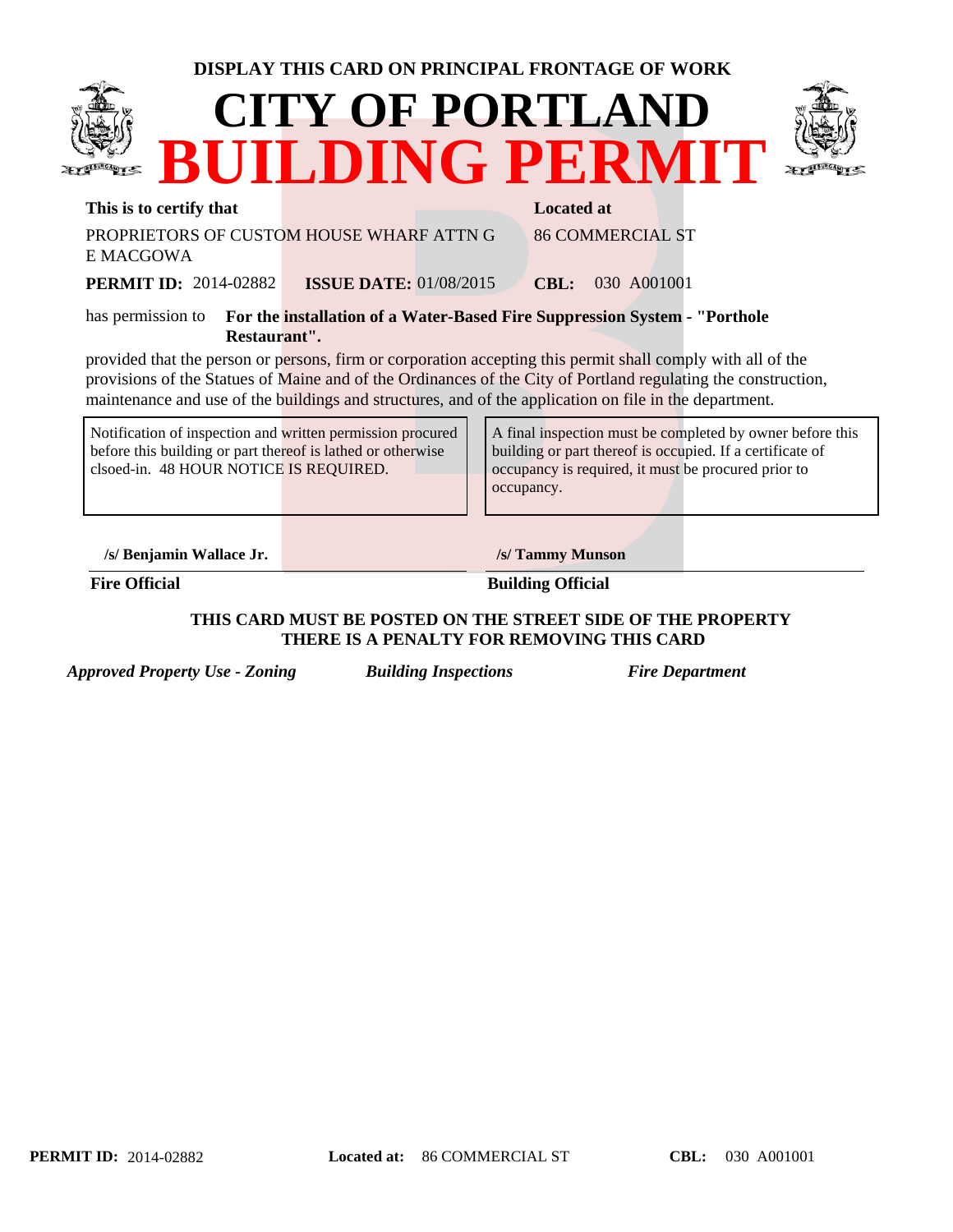## BUILDING PERMIT INSPECTION PROCEDURES Please call 874‐8703 (ONLY) or email: buildinginspections@portlandmaine.gov

## **Check the Status or Schedule an Inspection On‐Line at http://www.portlandmaine.gov/planning/permitstatus.asp**

With the issuance of this permit, the owner, builder or their designee is required to provide adequate notice to the city of Portland Inspections Services for the following inspections. Appointments must be requested 48 to 72 hours in advance of the required inspection. The inspection date will need to be confirmed by this office.

- **Please read the conditions of approval that is attached to this permit!! Contact this office if you have any questions.**
- **Permits expire in 6 months. If the project is not started or ceases for 6 months.**
- **If the inspection requirements are not followed as stated below additional fees may be incurred due to the issuance of a "Stop Work Order" and subsequent release to continue.**
- **Per Section 107.3.1 of the Maine Uniform Building and Energy Code (MUBEC). One set of printed approved stamped construction documents shall be kept at the site of work and shall be open to inspection by building officials.**

## **REQUIRED INSPECTIONS:**

Final ‐ Fire

The project cannot move to the next phase prior to the required inspection and approval to continue, REGARDLESS OF THE NOTICE OF CIRCUMSTANCES.

IF THE PERMIT REQUIRES A CERTIFICATE OF OCCUPANCY, IT MUST BE PAID FOR AND ISSUED TO THE OWNER OR DESIGNEE BEFORE THE SPACE MAY BE OCCUPIED.